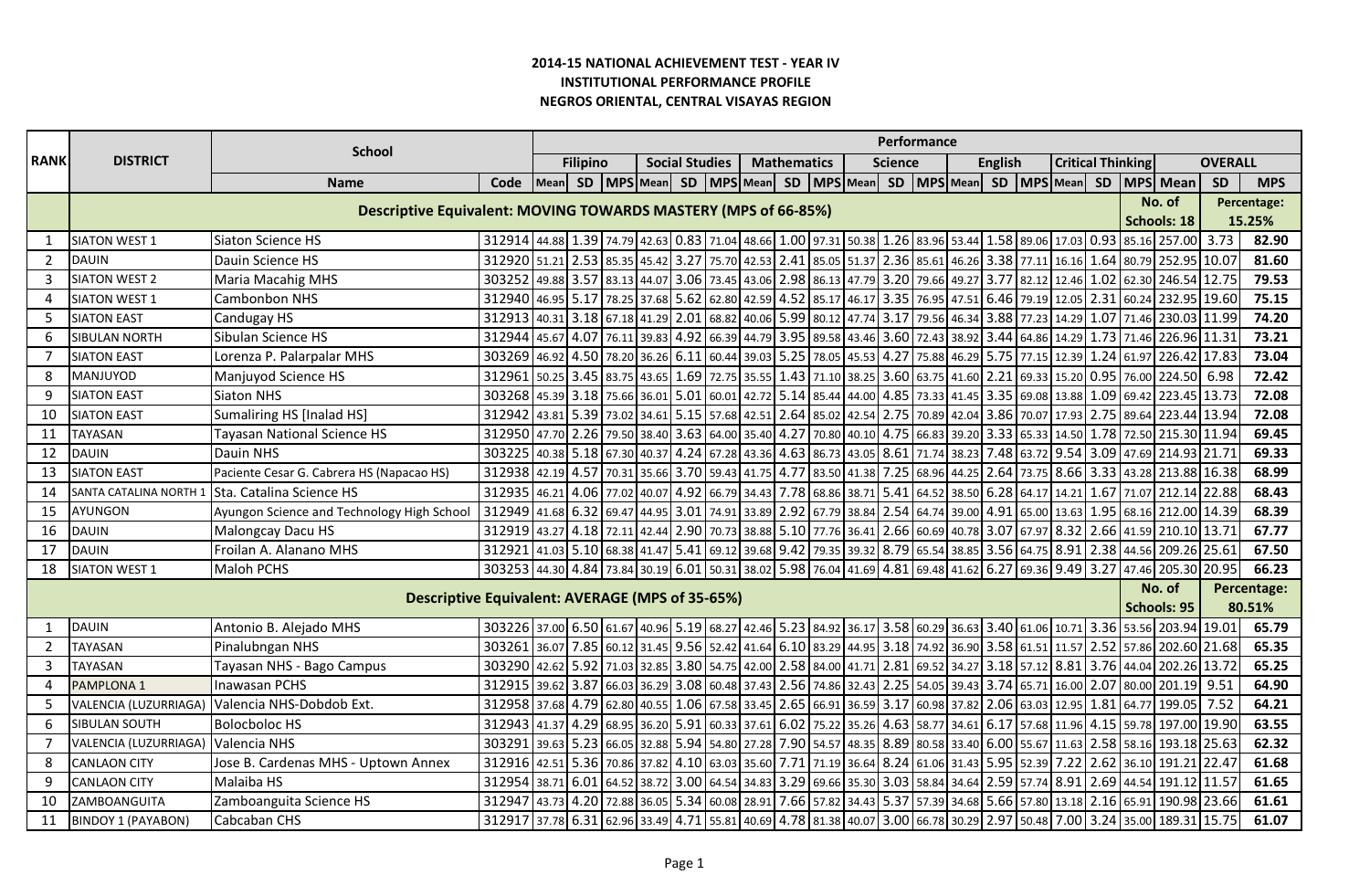|             |                                  | <b>School</b>                                |                                                                                                                           |                                              |                 |                  |                        |                       |                                   |                   |                    |       |                                                                                                         | Performance |  |                        |                |                      |                          |                 |       |                                                                                             |                |            |
|-------------|----------------------------------|----------------------------------------------|---------------------------------------------------------------------------------------------------------------------------|----------------------------------------------|-----------------|------------------|------------------------|-----------------------|-----------------------------------|-------------------|--------------------|-------|---------------------------------------------------------------------------------------------------------|-------------|--|------------------------|----------------|----------------------|--------------------------|-----------------|-------|---------------------------------------------------------------------------------------------|----------------|------------|
| <b>RANK</b> | <b>DISTRICT</b>                  |                                              |                                                                                                                           |                                              | <b>Filipino</b> |                  |                        | <b>Social Studies</b> |                                   |                   | <b>Mathematics</b> |       |                                                                                                         | Science     |  |                        | <b>English</b> |                      | <b>Critical Thinking</b> |                 |       |                                                                                             | <b>OVERALL</b> |            |
|             |                                  | <b>Name</b>                                  | Code                                                                                                                      | Mean                                         |                 |                  | SD   MPS   Mean        | SD                    | MPS Mean                          |                   | SD                 |       | MPS Mean                                                                                                |             |  | SD   MPS   Mean        |                | SD   MPS   Mean   SD |                          |                 |       | MPS Mean                                                                                    | SD             | <b>MPS</b> |
| 12          | AMLAN (AYUQUITAN)                | <b>Amlan NHS</b>                             | 303207                                                                                                                    | 36.17                                        | 6.51            | 60.28            | 28.57                  | 7.05                  |                                   | 47.62 43.05 7.63  |                    |       | 86.10 37.15 9.03 61.91 32.70 4.08 54.50 10.60                                                           |             |  |                        |                |                      |                          | 2.85            | 53.02 | 188.24                                                                                      | 21.24          | 60.72      |
| 13          | <b>BINDOY 1 (PAYABON)</b>        | Demetrio L. Alviola NHS                      | 303228 36.22                                                                                                              |                                              | 6.63            | 60.36            | 35.13                  | 6.10                  | 58.55 32.73 9.67                  |                   |                    |       | 65.46 42.53 9.26 70.89 33.51 7.17 55.85                                                                 |             |  |                        |                |                      |                          | $7.59$ 3.21     | 37.97 | 187.71                                                                                      | 30.72          | 60.55      |
| 14          | <b>AYUNGON</b>                   | Ayungon NHS                                  | 303210 37.66 8.45                                                                                                         |                                              |                 | 62.76 32.06      |                        |                       | 5.93 53.43 28.55 9.77             |                   |                    |       |                                                                                                         |             |  |                        |                |                      |                          |                 |       | 57.09 45.15 6.98 75.25 36.80 9.56 61.33 7.11 3.31 35.57 187.31 28.47                        |                | 60.42      |
| 15          | <b>DAUIN</b>                     | Apolinar B. Macias MHS                       | 303224 38.30 6.61                                                                                                         |                                              |                 | 63.84 30.43      |                        |                       | 8.32 50.72 37.26 5.17             |                   |                    |       |                                                                                                         |             |  |                        |                |                      |                          |                 |       | 74.52 39.83 4.51 66.38 30.65 7.41 51.09 9.76 3.35 48.80 186.24 27.39                        |                | 60.08      |
| 16          | PAMPLONA 1                       | <b>Isidoro Salma MHS</b>                     | 303274 36.51                                                                                                              |                                              | 5.42            |                  |                        |                       | 60.84 32.86 4.70 54.77 32.01 7.57 |                   |                    |       |                                                                                                         |             |  |                        |                |                      |                          |                 |       | 64.03   36.78   7.11   61.30   35.16   4.87   58.61   11.73   1.27   58.63   185.05   21.72 |                | 59.70      |
| 17          | <b>MABINAY 1</b>                 | Mabinay Science High School                  | 312951                                                                                                                    | 41.42                                        | 6.43            |                  | 69.03 35.39            |                       |                                   |                   |                    |       | 6.20 58.98 27.00 8.24 54.00 34.44 9.46 57.41 35.14 7.04 58.56 11.33 3.15 56.67                          |             |  |                        |                |                      |                          |                 |       | 184.72 31.89                                                                                |                | 59.59      |
| 18          | <b>JIMALALUD</b>                 | Jimalalud NHS                                | 303235 37.79 7.81 62.98 33.80 7.16 56.34 23.72 7.73 47.44 39.71 9.55 66.19 36.30 6.88 60.50 11.51 3.47 57.53 182.83 34.08 |                                              |                 |                  |                        |                       |                                   |                   |                    |       |                                                                                                         |             |  |                        |                |                      |                          |                 |       |                                                                                             |                | 58.98      |
| 19          | <b>BINDOY 1 (PAYABON)</b>        | Demetrio L. Alviola NHS - Nalundan Annex     | 303229 39.18 7.40 65.30 32.09                                                                                             |                                              |                 |                  |                        |                       | 5.18 53.48 34.16 6.51             |                   |                    |       | 68.32 31.48 5.76 52.46 33.09 5.24                                                                       |             |  |                        |                | 55.15                | 12.77                    | 2.10            | 63.86 | 182.77 25.83                                                                                |                | 58.96      |
| 20          | <b>BACONG</b>                    | Ong Che Tee - Bacong HS                      | 303267                                                                                                                    | 35.36 6.79                                   |                 |                  | 58.93 32.70 8.35 54.51 |                       |                                   | 35.77 9.92        |                    |       | 71.54 38.97 5.81 64.96 29.14 4.11                                                                       |             |  |                        |                |                      |                          | 48.57 8.19 3.10 | 40.93 | 180.14                                                                                      | 25.56          | 58.11      |
| 21          | <b>AYUNGON</b>                   | Tambo NHS                                    | 303276 41.19 6.60 68.65 32.06 4.53 53.43 38.21 6.56 76.41 43.13 6.45 71.88 19.09 5.13 31.81 6.27                          |                                              |                 |                  |                        |                       |                                   |                   |                    |       |                                                                                                         |             |  |                        |                |                      |                          |                 |       | 3.02 31.36 179.94 21.92                                                                     |                | 58.05      |
| 22          | <b>BACONG</b>                    | San Miguel NHS                               | 303266 39.48 5.35 65.81 33.82 5.68 56.37 30.60 6.51                                                                       |                                              |                 |                  |                        |                       |                                   |                   |                    |       | 61.21 34.25 5.94 57.08 29.19 5.44                                                                       |             |  |                        |                | 48.66 10.28 2.41     |                          |                 |       | 51.41 177.64                                                                                | 19.90          | 57.30      |
| 23          |                                  | SANTA CATALINA SOUTH Don Emilio Macias MNHS  | 303263 38.19                                                                                                              |                                              |                 | 7.89 63.66 38.69 |                        | 7.03                  | 64.48 27.01 6.07                  |                   |                    | 54.01 | 30.65 4.99 51.09                                                                                        |             |  | 30.85                  | 6.07           | 51.42                | 10.87                    | 2.66 54.35      |       | 176.26 23.39                                                                                |                | 56.86      |
| 24          | SANTA CATALINA NORTH 2           | Nagbinlod HS                                 | 312931                                                                                                                    | 33.93                                        | 7.67            | 56.56 30.67      |                        | 7.73                  | 51.11 38.67 5.83                  |                   |                    |       | 77.33 27.93 5.09 46.56                                                                                  |             |  | 36.13 5.96 60.22       |                |                      |                          | 8.33 3.46 41.67 |       | 175.67                                                                                      | 22.01          | 56.67      |
| 25          |                                  | SANTA CATALINA SOUTH Casiano Z. Napigkit NHS | 303250 36.13                                                                                                              |                                              | 6.21            |                  | 60.22 33.39            |                       | 5.87 55.66 38.04 5.34             |                   |                    |       | 76.07 28.98 4.98 48.30 29.90 6.01                                                                       |             |  |                        |                | 49.84 8.80 2.92      |                          |                 | 43.99 | 175.25 22.25                                                                                |                | 56.53      |
| 26          | VALENCIA (LUZURRIAGA) Balugo NHS |                                              | 312908 39.48                                                                                                              |                                              | 6.24            | 65.79 34.21      |                        | 6.40                  | 57.02 30.55 8.02                  |                   |                    |       | 61.10 30.50 7.80 50.83 29.71                                                                            |             |  |                        | 6.14           | 49.52                | 10.69                    | 2.84            | 53.44 | 175.14                                                                                      | 26.39          | 56.50      |
| 27          | <b>TAYASAN</b>                   | Tayasan NHS (Main)                           | 303289 32.01                                                                                                              |                                              | 6.75            |                  | 53.35 28.70            |                       | $6.11$ 47.83 32.55 9.69           |                   |                    |       | 65.10   35.78   11.53   59.63   33.04   9.66   55.06   9.61   3.41                                      |             |  |                        |                |                      |                          |                 | 48.05 | 171.68 30.46                                                                                |                | 55.38      |
| 28          | <b>JIMALALUD</b>                 | Jimalalud NHS - Tamao Ext.                   | 312922 33.73 8.38 56.22 24.04 4.86 40.06 28.73 2.39 57.46 40.23 3.17 67.05 33.73 1.99 56.22 10.81                         |                                              |                 |                  |                        |                       |                                   |                   |                    |       |                                                                                                         |             |  |                        |                |                      |                          |                 |       | 4.73 54.04 171.27 19.81                                                                     |                | 55.25      |
| 29          | <b>MABINAY 3</b>                 | <b>Bagtic NHS</b>                            | 303211                                                                                                                    | 38.23 4.32 63.72 33.58                       |                 |                  |                        |                       | 5.21 55.97 33.52 3.92             |                   |                    |       |                                                                                                         |             |  |                        |                |                      |                          |                 |       | 67.04 28.52 3.83 47.53 28.46 3.51 47.43 8.52 2.81 42.60 170.83 14.46                        |                | 55.11      |
| 30          | <b>SIATON WEST 2</b>             | Aurelia G. Merecido Memorial HS              | 312937 35.07                                                                                                              |                                              |                 | 6.86 58.45 31.31 |                        |                       | 5.36 52.18 30.98 7.11             |                   |                    |       |                                                                                                         |             |  |                        |                |                      |                          |                 |       | 61.95 39.00 9.63 65.00 23.48 5.15 39.13 8.14 2.10 40.71 167.98 23.39                        |                | 54.19      |
| 31          | <b>MABINAY 3</b>                 | <b>Barras Annex NHS</b>                      | 303245 40.67 9.54 67.78 34.42 4.64                                                                                        |                                              |                 |                  |                        |                       |                                   |                   |                    |       |                                                                                                         |             |  |                        |                |                      |                          |                 |       | 57.36 28.50 2.57 37.00 21.79 4.68 36.32 33.54 2.90 55.90 8.96 2.16 44.79 167.88 17.90       |                | 54.15      |
| 32          | AMLAN (AYUQUITAN)                | Silab Comm. HS                               | 303209 38.95 4.98 64.91 28.67                                                                                             |                                              |                 |                  |                        |                       |                                   |                   |                    |       | 6.55   47.79   36.89   4.83   73.78   28.16   7.37   46.94   25.40   6.35   42.33   9.20   3.08         |             |  |                        |                |                      |                          |                 | 46.00 | 167.27 21.47                                                                                |                | 53.96      |
| 33          | <b>MABINAY 2</b>                 | Pantao NHS                                   | 303260 35.75 5.66 59.58 31.87                                                                                             |                                              |                 |                  |                        |                       |                                   |                   |                    |       | 5.95 53.11 33.38 7.33 66.77 29.54 9.12 49.23 25.17 4.76 41.96 11.10                                     |             |  |                        |                |                      |                          | 2.42            | 55.48 | 166.81                                                                                      | 24.03          | 53.81      |
| 34          | SIBULAN NORTH                    | Enrique Villanueva HS                        | 312907 36.74 3.38 61.23 31.32                                                                                             |                                              |                 |                  |                        |                       |                                   |                   |                    |       | 4.71   52.19   29.58   2.93   59.16   26.95   3.89   44.91   34.79   1.27   57.98   6.95   2.70   34.74 |             |  |                        |                |                      |                          |                 |       | 166.32                                                                                      | 9.74           | 53.65      |
| 35          | <b>BASAY</b>                     | <b>Basay NHS</b>                             | 30.217 37.13 8.50 61.88 30.56 8.83 50.94 29.77 10.32 59.54 27.29 7.48 45.48 28.22 7.30 47.04 11.75 3.25                   |                                              |                 |                  |                        |                       |                                   |                   |                    |       |                                                                                                         |             |  |                        |                |                      |                          |                 | 58.76 | 164.72                                                                                      | 36.65          | 53.14      |
| 36          | <b>PAMPLONA 2</b>                | Hunop CHS                                    | 312911                                                                                                                    | 25.20 9.48 42.00 36.67 8.62 61.11 35.04 7.72 |                 |                  |                        |                       |                                   |                   |                    |       | 70.09   19.84   6.88   33.07   36.98   6.97   61.63   10.22                                             |             |  |                        |                |                      |                          | 4.74 51.11      |       | 163.96                                                                                      | 28.25          | 52.89      |
| 37          | <b>SIATON EAST</b>               | Mantiquil Masaligan HS                       | 312939 35.58                                                                                                              |                                              | 6.67            |                  | 59.31 27.08 4.48       |                       | 45.14 38.00 1.29                  |                   |                    |       | 76.00 28.79 3.39 47.99 22.88 2.51 38.13 9.67 2.60                                                       |             |  |                        |                |                      |                          |                 | 48.33 | 162.00                                                                                      | 13.27          | 52.26      |
| 38          | <b>SAN JOSE</b>                  | Cambaloctot HS                               | 312927                                                                                                                    | 35.08                                        | 6.78            | 58.46 33.12      |                        | 5.65                  |                                   |                   |                    |       | 55.19 18.81 5.60 37.62 29.62 3.94                                                                       |             |  | 49.36 30.27 4.47 50.45 |                |                      | 11.38                    | 1.68            | 56.92 | 158.27                                                                                      | 18.94          | 51.05      |
| 39          | School with no Annexes           | <b>Negros Oriental HS</b>                    | 303255                                                                                                                    | 37.99                                        |                 | 7.50 63.32 29.06 |                        | 7.35                  |                                   | 48.44 24.73 10.94 |                    |       | 49.46   28.22   9.49   47.03   28.30   7.26   47.16   9.46   3.16                                       |             |  |                        |                |                      |                          |                 | 47.28 | 157.76 35.95                                                                                |                | 50.89      |
| 40          | MABINAY 1                        | Mabinay National High School                 | 303244                                                                                                                    | 37.92                                        |                 | 7.46 63.19       | 29.13                  | 6.58                  |                                   | 48.54 24.90 9.09  |                    |       | 49.80 30.18 9.57 50.30 25.15                                                                            |             |  |                        | 7.22 41.91     |                      | 10.38                    | 3.64            | 51.90 | 157.65                                                                                      | 32.80          | 50.85      |
| 41          | MANJUYOD                         | <b>Sampiniton Provincial Community HS</b>    | 312902                                                                                                                    | 36.88 8.23                                   |                 |                  | 61.47 30.63            |                       | 9.56 51.05 19.69 3.61             |                   |                    |       | 39.39   30.53   6.88   50.88   30.25   9.64   50.42   9.14   2.94                                       |             |  |                        |                |                      |                          |                 | 45.68 | 157.12                                                                                      | 30.36          | 50.68      |
| 42          | <b>DAUIN</b>                     | Apo Island HS                                | 312909 37.25 6.33 62.08 28.82                                                                                             |                                              |                 |                  |                        | 4.94                  |                                   | 48.04 25.61 7.34  |                    |       |                                                                                                         |             |  |                        |                |                      |                          |                 |       | 51.21 28.57 4.22 47.62 26.71 5.57 44.52 10.07 2.34 50.36 157.04                             | 22.69          | 50.66      |
| 43          | PAMPLONA 1                       | Pamplona NHS                                 | 303259 35.33                                                                                                              |                                              |                 | 6.32 58.88 29.69 |                        | 5.86                  | 49.48 21.97                       |                   | 6.05               |       |                                                                                                         |             |  |                        |                |                      |                          |                 |       | 43.94 29.05 6.48 48.42 30.50 5.40 50.83 10.42 3.27 52.08 156.96 20.62                       |                | 50.63      |
| 44          | <b>CANLAON CITY</b>              | <b>Budlasan NHS</b>                          | 303222 30.66 6.59 51.09 24.36 6.45 40.60 30.20 4.43 60.41 23.95 5.75 39.92 38.69 5.36 64.48 7.09 2.79 35.47 154.95 21.89  |                                              |                 |                  |                        |                       |                                   |                   |                    |       |                                                                                                         |             |  |                        |                |                      |                          |                 |       |                                                                                             |                | 49.98      |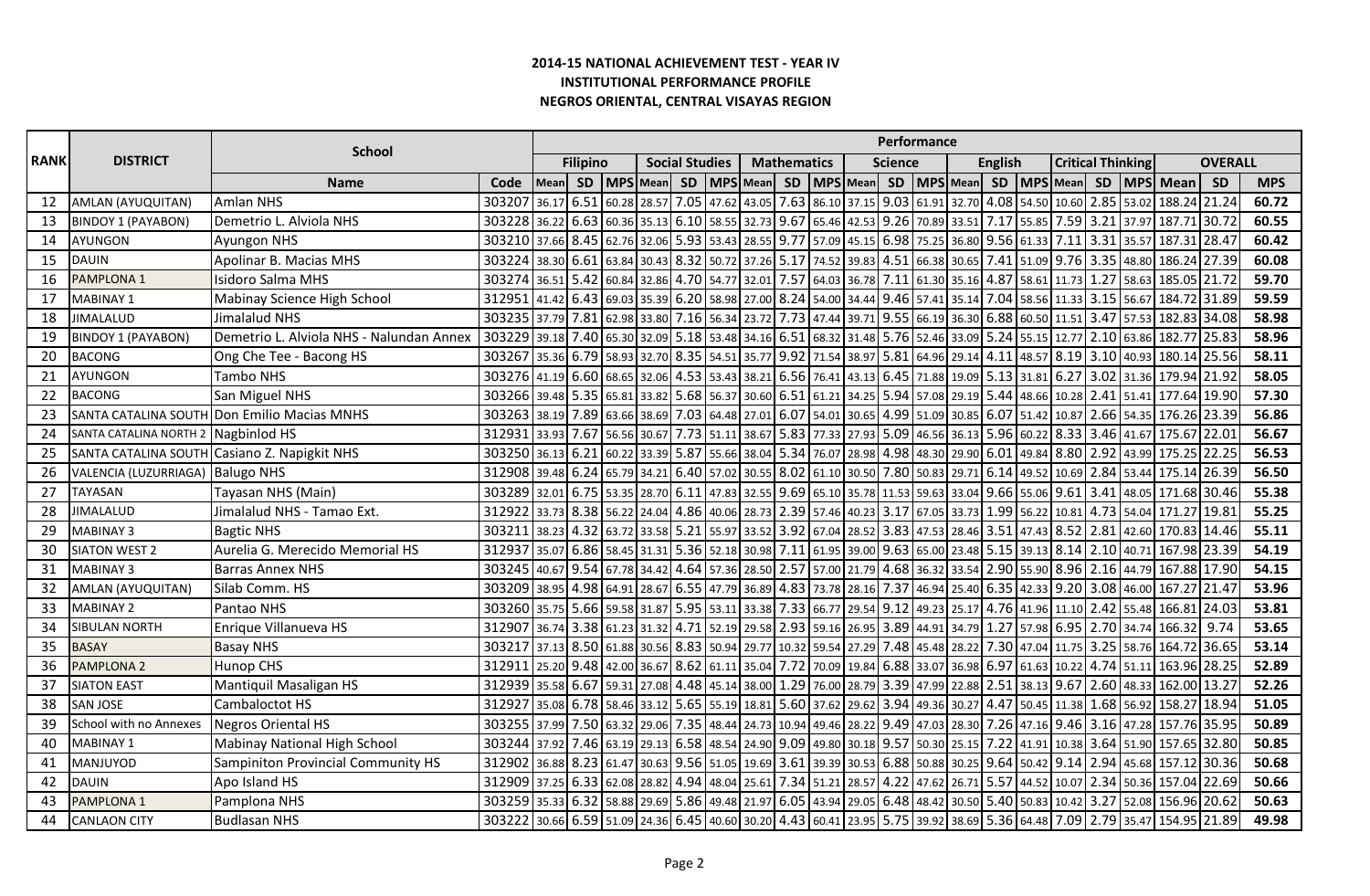|             |                                        | <b>School</b>                                                |                                                                                                                          |            |                 |                  |                  |                       |                                   |                  |                    |       |                                                                                                   |         | <b>Performance</b> |                             |                |                      |                          |                            |       |                                                                                                                   |                |            |
|-------------|----------------------------------------|--------------------------------------------------------------|--------------------------------------------------------------------------------------------------------------------------|------------|-----------------|------------------|------------------|-----------------------|-----------------------------------|------------------|--------------------|-------|---------------------------------------------------------------------------------------------------|---------|--------------------|-----------------------------|----------------|----------------------|--------------------------|----------------------------|-------|-------------------------------------------------------------------------------------------------------------------|----------------|------------|
| <b>RANK</b> | <b>DISTRICT</b>                        |                                                              |                                                                                                                          |            | <b>Filipino</b> |                  |                  | <b>Social Studies</b> |                                   |                  | <b>Mathematics</b> |       |                                                                                                   | Science |                    |                             | <b>English</b> |                      | <b>Critical Thinking</b> |                            |       |                                                                                                                   | <b>OVERALL</b> |            |
|             |                                        | <b>Name</b>                                                  | Code                                                                                                                     | Mean       | <b>SD</b>       |                  | MPS Mean         | SD                    | MPS Mean                          |                  | SD                 |       | MPS Mean                                                                                          |         |                    | SD   MPS   Mean             |                | SD   MPS   Mean   SD |                          |                            |       | MPS Mean                                                                                                          | SD             | <b>MPS</b> |
| 45          | <b>SIBULAN SOUTH</b>                   | <b>Sibulan NHS</b>                                           | 303270                                                                                                                   | 36.50      | 6.94            | 60.83            | 29.77            | 6.65                  | 49.61                             | 25.28 9.52       |                    |       | 50.56 27.55 7.65 45.91 27.23                                                                      |         |                    |                             | 6.48           | 45.39 8.60 3.08      |                          |                            | 43.00 | 154.92                                                                                                            | 30.82          | 49.98      |
| 46          | <b>SIATON WEST 2</b>                   | Giligaon HS                                                  | 312941                                                                                                                   | 37.57 5.05 |                 | 62.62 29.70      |                  | 4.82                  | 49.51                             | 23.54 4.44       |                    |       | 47.07   23.19   3.28   38.64   28.06   4.63   46.76   9.63   2.46                                 |         |                    |                             |                |                      |                          |                            | 48.15 | 151.69 14.84                                                                                                      |                | 48.93      |
| 47          | <b>SAN JOSE</b>                        | Tampi NHS                                                    | 303278 36.23 6.71                                                                                                        |            |                 |                  |                  |                       | 60.38 28.30 6.86 47.16 23.03 7.19 |                  |                    |       |                                                                                                   |         |                    |                             |                |                      |                          |                            |       | 46.07 26.16 6.08 43.61 28.37 6.53 47.29 8.90 2.72 44.51 151.00 25.59                                              |                | 48.71      |
| 48          | <b>SIBULAN NORTH</b>                   | <b>Tubigon HS</b>                                            | 312948 37.71 5.78 62.85 29.58 4.41                                                                                       |            |                 |                  |                  |                       | 49.31 21.75 5.81                  |                  |                    |       |                                                                                                   |         |                    |                             |                |                      |                          |                            |       | 43.50 27.00 3.96 45.00 24.63 4.78 41.04 9.04 2.65 45.21 149.71                                                    | 19.23          | 48.29      |
| 49          | SIBULAN SOUTH                          | Sibulan Night HS                                             | 312953 33.44                                                                                                             |            | 8.47            |                  | 55.73 27.63 5.98 |                       |                                   |                  |                    |       |                                                                                                   |         |                    |                             |                |                      |                          |                            |       | 46.06 28.66 6.60 57.32 25.98 6.91 43.29 25.32 5.47 42.20 8.61 2.28 43.05 149.63 22.70                             |                | 48.27      |
| 50          | <b>BACONG</b>                          | <b>Buntod HS</b>                                             | 312918 35.40 7.67                                                                                                        |            |                 |                  | 59.00 27.30 6.90 |                       |                                   |                  |                    |       | 45.50 27.44 10.00 54.88 26.14 8.17 43.57 24.78 6.03 41.30 7.96 3.16 39.80                         |         |                    |                             |                |                      |                          |                            |       | 149.02 33.89                                                                                                      |                | 48.07      |
| 51          | SIBULAN SOUTH                          | Sibulan NHS - Maslog Ext.                                    | 312946 37.48 5.90 62.47 26.93 6.74 44.89 24.31 7.17                                                                      |            |                 |                  |                  |                       |                                   |                  |                    |       | 48.62 25.21 7.16 42.01 26.17 4.99 43.62 8.41 2.76 42.07                                           |         |                    |                             |                |                      |                          |                            |       | 148.52 21.80                                                                                                      |                | 47.91      |
| 52          | <b>PAMPLONA 2</b>                      | Apolinario Gerarda Arnaiz HS                                 | 312926 33.17                                                                                                             |            | 8.25            | 55.29 25.69      |                  | 6.63                  |                                   |                  |                    |       | 42.82 26.45 9.49 52.90 34.62 12.25 57.70 21.10 5.92                                               |         |                    |                             |                | 35.17                | 7.31                     | 3.17                       | 36.55 | 148.34 33.34                                                                                                      |                | 47.85      |
| 53          | <b>MABINAY 4</b>                       | Inapoy HS                                                    | 303234 31.81                                                                                                             |            |                 | 8.20 53.02 24.72 |                  | 8.00                  | 41.20 30.05 9.47                  |                  |                    |       | 60.09 30.16 6.02 50.26 24.80 6.44                                                                 |         |                    |                             |                | 41.33                | 6.81                     | 2.79                       | 34.06 | 148.34                                                                                                            | 28.46          | 47.85      |
| 54          | ZAMBOANGUITA                           | Jose Marie Locsin MHS                                        | 303236 35.01 7.74                                                                                                        |            |                 |                  | 58.35 28.60 5.79 |                       | 47.66 23.92 8.27                  |                  |                    |       | 47.84   24.45   6.40   40.75   26.84   5.65   44.74   9.30   2.43                                 |         |                    |                             |                |                      |                          |                            | 46.49 | 148.11                                                                                                            | 27.99          | 47.78      |
| 55          |                                        | SANTA CATALINA SOUTH Eligio T. Monte de Ramos - Milagrosa HS | 312932 29.85 8.09 49.75 28.37 9.95 47.28 26.00 5.58 52.00 28.04 9.05 46.74 25.65 7.14                                    |            |                 |                  |                  |                       |                                   |                  |                    |       |                                                                                                   |         |                    |                             |                | 42.75 9.28 3.35      |                          |                            |       | 46.41 147.20 33.75                                                                                                |                | 47.48      |
| 56          | SANTA CATALINA SOUTH Pedro R. Abul MHS |                                                              | 312912                                                                                                                   | 27.15      | 5.05 45.25      |                  | 28.44            | 2.22                  | 47.41                             | 23.89 3.12       |                    |       | 47.78 36.04 2.41 60.06 23.52                                                                      |         |                    |                             | 3.43           | 39.20                |                          | $6.70$ 2.66                | 33.52 | 145.74                                                                                                            | 10.50          | 47.01      |
| 57          | <b>SIBULAN NORTH</b>                   | Sibulan NHS - Balugo Ext.                                    | 312945 34.68                                                                                                             |            |                 | 7.86 57.81 26.74 |                  |                       | 6.18 44.56 30.00 6.71             |                  |                    |       | 60.00 25.79 6.29 42.98 21.63 5.89 36.05                                                           |         |                    |                             |                |                      | 6.47                     | 2.20                       | 32.37 | 145.32                                                                                                            | 30.03          | 46.88      |
| 58          | SANTA CATALINA NORTH 2                 | <b>Tamlang HS</b>                                            | 312930 35.91                                                                                                             |            | 6.52            |                  | 59.85 38.36 2.20 |                       | 63.94 14.45 2.77                  |                  |                    | 28.91 | 19.73                                                                                             |         |                    | 3.82 32.88 24.64 5.33 41.06 |                |                      | 12.00                    | 0.00                       | 60.00 | 145.09 14.07                                                                                                      |                | 46.80      |
| 59          | MANJUYOD                               | Manjuyod NHS                                                 | 303251                                                                                                                   | 31.05 8.33 |                 | 51.75 24.24      |                  | 6.66                  |                                   | 40.41 21.57 7.16 |                    |       | 43.14 26.51 7.49 44.18 32.80 9.40 54.67                                                           |         |                    |                             |                |                      | 8.73                     | 3.68                       | 43.64 | 144.90 28.35                                                                                                      |                | 46.74      |
| 60          | <b>MABINAY 2</b>                       | Paniabonan HS                                                | 303247 31.65 7.59 52.75 25.78                                                                                            |            |                 |                  |                  | 5.99                  | 42.96 24.80 7.14                  |                  |                    |       | 49.59 33.94 12.46 56.57 19.72 5.01                                                                |         |                    |                             |                | 32.86                | 7.31                     | 3.36                       | 36.55 | 143.20 21.63                                                                                                      |                | 46.19      |
| 61          | <b>MABINAY 2</b>                       | Mayaposi Community HS                                        | 312959 33.77 8.70 56.29 28.13 5.79 46.89 22.91 7.40 45.81 20.60 5.36 34.34 30.72 6.51 51.19 6.83 2.69 34.15 142.96 23.12 |            |                 |                  |                  |                       |                                   |                  |                    |       |                                                                                                   |         |                    |                             |                |                      |                          |                            |       |                                                                                                                   |                | 46.12      |
| 62          | <b>PAMPLONA 1</b>                      | Calicanan HS                                                 | 312905 28.03 9.06 46.71 23.03 5.03 38.38 28.13 6.64                                                                      |            |                 |                  |                  |                       |                                   |                  |                    |       | 56.26 32.68 7.99 54.46 26.09 8.58 43.48                                                           |         |                    |                             |                |                      |                          |                            |       | 4.99 2.12 24.94 142.94 21.81                                                                                      |                | 46.11      |
| 63          | <b>MABINAY 4</b>                       | Dahile PCHS                                                  | 303246 33.02 9.41                                                                                                        |            |                 |                  | 55.04 28.55 6.74 |                       |                                   |                  |                    |       |                                                                                                   |         |                    |                             |                |                      |                          |                            |       | 47.59   26.12   7.98   52.24   21.86   5.95   36.43   24.37   8.02   40.62   8.52   2.83   42.59   142.45   33.57 |                | 45.95      |
| 64          | ZAMBOANGUITA                           | Santiago Delmo MHS                                           | 303249 36.24 6.29 60.40 28.66 6.00                                                                                       |            |                 |                  |                  |                       |                                   |                  |                    |       |                                                                                                   |         |                    |                             |                |                      |                          |                            |       | 47.77 18.46 5.49 36.92 23.92 5.81 39.87 26.33 5.71 43.88 8.31 3.10 41.53 141.91 24.31                             |                | 45.78      |
| 65          | <b>VALLEHERMOSO</b>                    | Vallehermoso NHS                                             | 303292 29.92 7.97                                                                                                        |            |                 |                  | 49.87 25.02 6.89 |                       |                                   |                  |                    |       | 41.70   29.50   10.50   59.01   19.00   5.16   31.66   30.80   9.18   51.33   6.54   2.93   32.69 |         |                    |                             |                |                      |                          |                            |       | 140.78 29.41                                                                                                      |                | 45.41      |
| 66          | AMLAN (AYUQUITAN)                      | Jantianon NHS                                                | 303208 35.73 7.50 59.56 27.18 7.17                                                                                       |            |                 |                  |                  |                       |                                   |                  |                    |       | 45.31 22.49 11.54 44.98 21.47 6.14 35.78 24.57 6.56 40.95                                         |         |                    |                             |                |                      |                          | 8.49 3.34                  | 42.45 | 139.94 30.98                                                                                                      |                | 45.14      |
| 67          | SANTA CATALINA NORTH 1                 | Obat HS                                                      | 303264 34.96 5.95 58.26 27.49                                                                                            |            |                 |                  |                  | 5.41                  |                                   |                  |                    |       | 45.81   20.57   5.98   41.14   24.41   6.10   40.69   23.93   5.07   39.88   8.13   2.04          |         |                    |                             |                |                      |                          |                            | 40.64 | 139.49                                                                                                            | 22.00          | 45.00      |
| 68          | LA LIBERTAD                            | Pacuan NHS                                                   | 303258 32.49 6.20 54.14 25.39 5.96 42.31 25.69 7.49 51.39 22.31 5.22 37.18 23.27 6.26 38.79 9.87 3.54                    |            |                 |                  |                  |                       |                                   |                  |                    |       |                                                                                                   |         |                    |                             |                |                      |                          |                            |       | 49.33 139.01                                                                                                      | 24.59          | 44.84      |
| 69          | <b>BASAY</b>                           | <b>Bal-os National High School</b>                           | 303219 31.49 7.53 52.49 25.10 5.33 41.83 31.62 8.36 63.23 22.18 5.93 36.96 21.84 5.36 36.39 6.57 2.82 32.86 138.79 24.03 |            |                 |                  |                  |                       |                                   |                  |                    |       |                                                                                                   |         |                    |                             |                |                      |                          |                            |       |                                                                                                                   |                | 44.77      |
| 70          | <b>SIBULAN NORTH</b>                   | San Antonio NHS                                              | 303272 35.14                                                                                                             |            |                 | 6.49 58.57 28.32 |                  | 5.77                  |                                   |                  |                    |       | 47.20 19.02 6.20 38.04 22.80 5.84 38.00 23.72 6.27 39.53 6.44 2.28 32.20                          |         |                    |                             |                |                      |                          |                            |       | 135.44                                                                                                            | 25.96          | 43.69      |
| 71          | <b>SIBULAN NORTH</b>                   | Maningcao NHS                                                | 312901                                                                                                                   | 30.59      | 5.73            | 50.98            | 26.56 5.63       |                       |                                   |                  |                    |       | 44.26 21.74 6.16 43.47 23.85 4.39 39.75 22.56 4.59 37.60                                          |         |                    |                             |                |                      |                          | 7.79 2.72                  | 38.97 | 133.09                                                                                                            | 18.51          | 42.93      |
| 72          | <b>JIMALALUD</b>                       | Owacan Provincial Comm. HS                                   | 303257                                                                                                                   | 27.70 7.04 |                 | 46.17            | 19.06            | 5.74                  | 31.77 33.46 9.61                  |                  |                    |       | 66.93 26.19 2.88 43.66 20.16                                                                      |         |                    |                             |                |                      |                          | 4.70 33.61 6.01 2.65 30.07 |       | 132.60 18.35                                                                                                      |                | 42.77      |
| 73          | SANTA CATALINA NORTH 2                 | Avocado CHS                                                  | 303206 26.31                                                                                                             |            | 7.69 43.85      |                  | 26.38            | 2.29                  | 43.97 21.23 5.34                  |                  |                    |       | 42.46 20.38                                                                                       |         |                    | 4.19 33.97 33.08            |                | $2.10$ 55.13         | 5.00                     | 1.68 25.00                 |       | 132.38 14.62                                                                                                      |                | 42.70      |
| 74          | VALENCIA (LUZURRIAGA)                  | Pulangbato NHS                                               | 303262 33.54 6.65                                                                                                        |            |                 | 55.91 26.50      |                  | 5.99                  | 44.17 16.67                       |                  |                    |       | 5.16 33.35 22.13 4.80 36.88 24.69 5.03 41.16 8.64                                                 |         |                    |                             |                |                      |                          | 2.74                       | 43.22 | 132.19 22.92                                                                                                      |                | 42.64      |
| 75          | <b>SIBULAN NORTH</b>                   | <b>Ajong NHS</b>                                             | 303271 36.20 6.09 60.33 26.47                                                                                            |            |                 |                  |                  | 5.22                  | 44.12 15.36 4.39                  |                  |                    |       | $30.71$ 23.27 5.62 38.79 22.76 6.28 37.93                                                         |         |                    |                             |                |                      |                          |                            |       | 7.94 2.80 39.71 132.00 23.44                                                                                      |                | 42.58      |
| 76          | ZAMBOANGUITA                           | Gregorio Elmaga MHS                                          | 312956 33.17                                                                                                             |            |                 | 6.51 55.28 24.63 |                  | 5.95                  | 41.04                             |                  |                    |       | 19.79 5.90 39.58 22.54 5.26 37.57 24.33 5.74                                                      |         |                    |                             |                | 40.56                |                          |                            |       | 7.33 2.78 36.67 131.79 23.44                                                                                      |                | 42.51      |
| 77          | LA LIBERTAD                            | La Libertad Technical-Vocational School                      | 303243 32.35 8.50 53.91 28.28 6.65 47.13 17.12 7.56 34.25 22.79 7.03 37.98 23.22 6.62 38.70 7.48 3.00 37.41 131.24 32.37 |            |                 |                  |                  |                       |                                   |                  |                    |       |                                                                                                   |         |                    |                             |                |                      |                          |                            |       |                                                                                                                   |                | 42.33      |